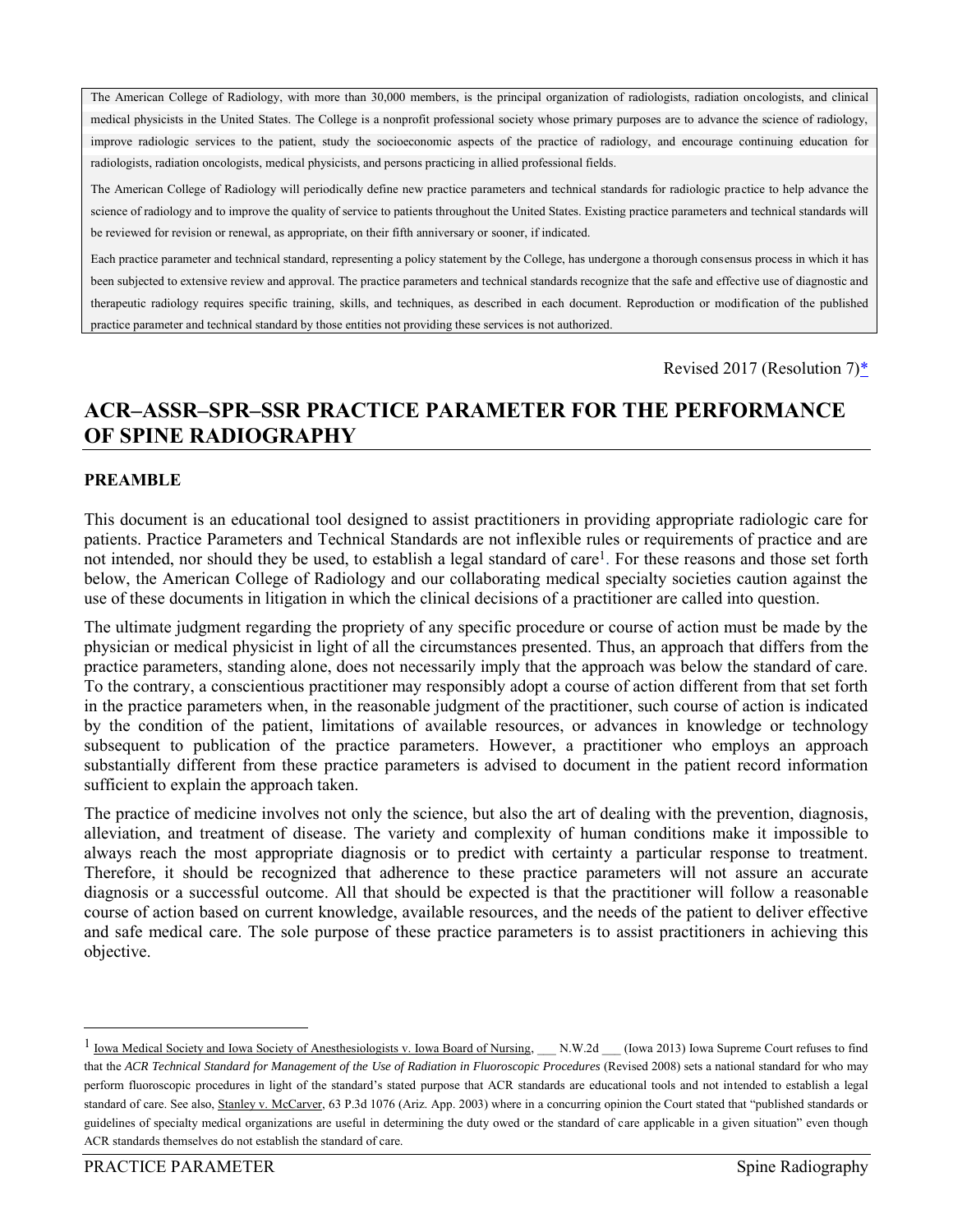## **I. INTRODUCTION**

This practice parameter was revised collaboratively by the American College of Radiology (ACR), the American Society of Spine Radiology (ASSR), the Society for Pediatric Radiology (SPR), and the Society of Skeletal Radiology (SSR).

Radiography of the spine is a proven and useful procedure for evaluating the vertebrae, disk spaces, facet and uncovertebral joints, neural foramina, and paravertebral soft tissues. This practice parameter outlines the principles for performing high-quality radiography of the cervical, thoracic, lumbar, sacral, and coccygeal spine and related osseous and soft-tissue structures to the extent they are visualized with radiography.

In many circumstances, especially when there is significant risk for spine injury, computed tomography (CT) or magnetic resonance imaging (MRI) is the initial imaging modality.

In patients with a clinical suspicion for spinal cord injury or compromise, MRI is preferred over CT and radiography.

The goal of these radiographic examinations is to identify or exclude anatomic abnormalities or disease processes of the spine and related tissues. The examinations should be performed with the minimum radiation exposure [\[1](#page-6-0)[,2\]](#page-6-1) necessary to produce a diagnostic study.

All radiographic examinations should be performed in accordance with the [ACR–SPR Practice Parameter for](https://www.acr.org/-/media/ACR/Files/Practice-Parameters/RadGen.pdf)  [General Radiography](https://www.acr.org/-/media/ACR/Files/Practice-Parameters/RadGen.pdf) [\[3\]](#page-6-2).

### **II. INDICATIONS**

Indications include, but are not limited to, the evaluation of the spine for [\[4-25\]](#page-6-3):

- 1. Spinal Trauma
	- a. Pain
	- b. Neurologic symptoms
	- c. Instability
	- d. Limitation of motion
	- e. Nontraumatic (insufficiency and stress) fractures
	- f. Pathologic fractures
- 2. Spinal arthropathy
	- a. Degenerative arthropathy
	- b. Inflammatory arthropathy
	- c. Neuropathic arthropathy
	- d. Crystal-induced arthropathy
- 3. Spinal infection
	- a. Discitis
	- b. Osteomyelitis
	- c. Abscess
- 4. Spinal neoplasms and tumor-like conditions
	- a. Primary bone and soft tissue tumors
	- b. Metastatic disease
	- c. Multiple myeloma
	- d. Pagets disease
	- e. Aneurysmal bone cysts
	- f. Sarcoidosis, Langerhans cell histiocytosis, and other granulomatous conditions
- 5. Metabolic disorders
	- a. Osteoporosis
	- b. Renal osteodystrophy and complications related to dialysis
- 6. Congenital and acquired disorders
	- a. Scoliosis, kyphosis, flatback, truncal imbalance, olistheses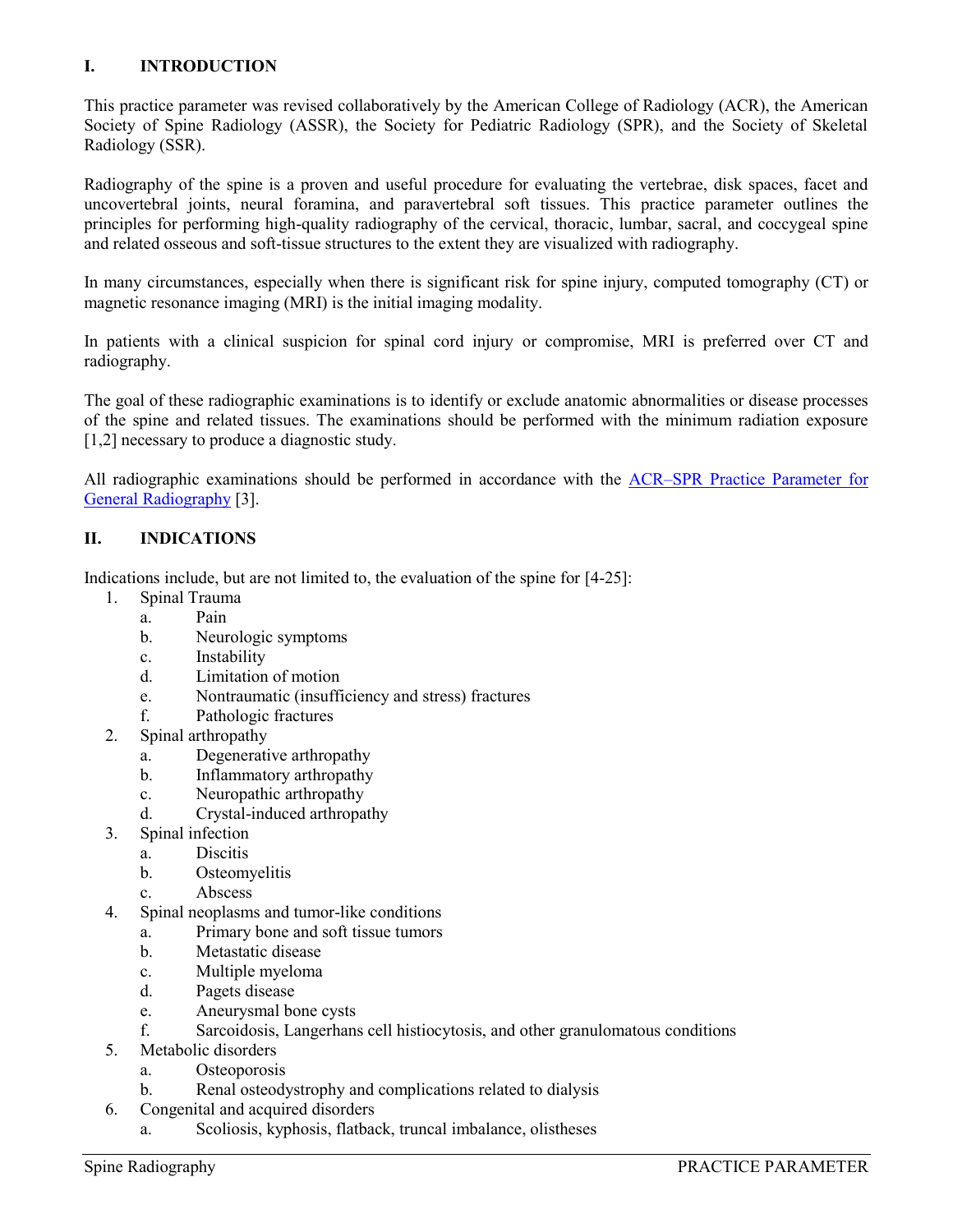- b. Spondylolysis and spondylolisthesis
- c. Congenital anomalies
- d. Basilar invagination
- 6. Surgical and pre-procedure planning, including intraoperative localizing images
- 7. Postoperative and postprocedural evaluation

For the pregnant or potentially pregnant patient, see the ACR–SPR [Practice Parameter for Imaging Pregnant or](https://www.acr.org/-/media/ACR/Files/Practice-Parameters/Pregnant-Pts.pdf)  [Potentially Pregnant Adolescents and Women with Ionizing Radiation](https://www.acr.org/-/media/ACR/Files/Practice-Parameters/Pregnant-Pts.pdf) [\[26\]](#page-7-0).

## **III. QUALIFICATIONS AND RESPONSIBILITIES OF PERSONNEL**

See the [ACR–SPR Practice Parameter for General Radiography](https://www.acr.org/-/media/ACR/Files/Practice-Parameters/RadGen.pdf) [\[3\]](#page-6-2).

## **IV. SPECIFICATIONS OF EXAMINATION**

The written or electronic request for spine radiography should provide sufficient information to demonstrate the medical necessity of the examination and allow for its proper performance and interpretation.

Documentation that satisfies medical necessity includes 1) signs and symptoms and/or 2) relevant history (including known diagnoses). Additional information regarding the specific reason for the examination or a provisional diagnosis would be helpful and may at times be needed to allow for the proper performance and interpretation of the examination.

The request for the examination must be originated by a physician or other appropriately licensed health care provider. The accompanying clinical information should be provided by a physician or other appropriately licensed health care provider familiar with the patient's clinical problem or question and consistent with the state's scope of practice requirements. (ACR Resolution 35, adopted in 2006)

This section discusses radiographic evaluation of the spine. Spinal radiography should be performed with appropriate collimation. Further imaging examinations may be indicated based on the clinical assessment and/or evaluation of the radiographs.

## A. Cervical Spine Examination

- 1. Adults [\[20-22,](#page-7-1)[27-29\]](#page-7-2)
	- a. Routine examination consists of anteroposterior (AP) and lateral views. More limited examinations may be performed for specific indications. A swimmer's lateral view should be performed if necessary to assess the lower cervical segments and cervicothoracic junction alignment.
	- b. In patients who have had trauma, and for whom cervical spine CT is nondiagnostic or otherwise unavailable the entire cervical spine from the craniocervical junction to at least the superior end plate of T1 should be assessed. Upright views are preferred but may not be possible if the patient's condition does not permit.
	- c. In some clinical circumstances, additional evaluation may include some or all of the following: open mouth view, oblique views (for assessment of the neural foramina), pillar views (for assessment of the facets), flexion and extension lateral views (for assessment of cervical instability).
	- d. If the patient has limited cervical range of motion on physical examination, flexion and extension radiographs may be inadequate to exclude instability and MRI should be obtained.
	- e. If a cervical spine collar is present, it is the responsibility of the referring physician or referring physician's designee to remove the cervical spine collar and replace as appropriate.
- 2. Children [\[6,](#page-7-3)[17](#page-7-4)[,18](#page-7-5)[,23-25,](#page-7-6)[30-34\]](#page-8-1)
	- a. Routine examination includes AP and lateral views. Lateral radiographs should be obtained in true lateral position with the neck in extension if possible, and preferably during inspiration. Some pediatric centers omit the frontal view.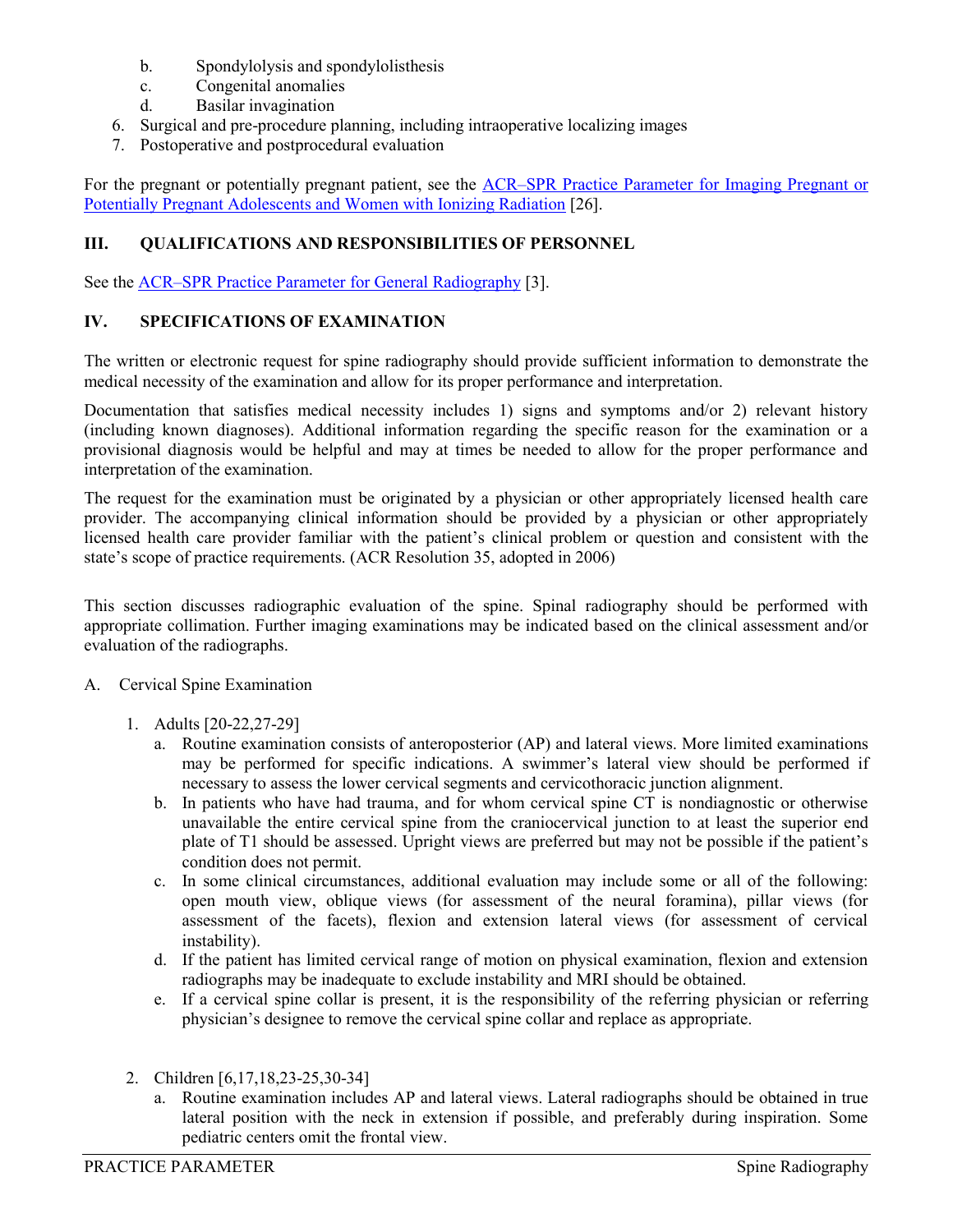- b. Oblique views are not recommended due to the added radiation and low diagnostic yield.
- c. Flexion and extension lateral views are often not possible in younger children.
- d. Odontoid views are difficult to acquire in children younger than 5 years because of their short necks and imposition of the mandible on the spine and are not recommended [\[23\]](#page-7-6).
- e. Cervical spine injury in young children most commonly occurs from the occiput through C3 and typically involves the ligaments or cartilaginous plates more than osseous structures. Therefore, normal cervical spine radiographs do not exclude ligamentous or spinal cord injury [\[23-25\]](#page-7-6).
- f. In older children with chronic cervical instability (especially those with Down's syndrome), lateral radiographs of the cervical spine centered at the craniocervical junction are taken in 3 positions: active flexion, active extension, and the standard neutral view [\[6](#page-7-3)[,31-34\]](#page-8-2).
- g. In the event additional imaging is needed, MRI, or occasionally CT, may be considered [\[10](#page-7-7)[,28\]](#page-7-8).
- B. Thoracic Spine Examination
	- 1. Adults
		- a. A standard Routine examination includes AP and lateral views. Lower cervical or upper lumbar anatomy should be visualized to assure accurate numbering of thoracic levels.
		- b. Additional evaluation may be needed in some clinical circumstances and may include some or all of the following: swimmer's lateral view, of the upper thoracic region. oblique views, flexionextension lateral views, lateral bending views, and coned view of the thoracolumbar junction.
	- 2. Children
		- a. Routine examination includes AP and lateral views.
		- b. Additional views may be obtained for specific clinical indications.
- C. Lumbosacral Spine Examination in Adults and Children
	- 1. Adults
		- a. A Standard examination includes AP and lateral views. Some may choose posterior/anterior (PA) view instead of an AP view to reduce radiation dosage.
		- b. In many adults and occasionally in older children, Additional evaluation may be needed and may include some or all of the following: Both oblique views, coned lateral view of the lumbosacral junction, angled AP view of the lumbosacral junction, and upright flexion and extension. lateral views may be particularly helpful to assess for abnormal motion.
		- c. The upper part of the sacrum is included in the standard lumbosacral examination. When a more complete evaluation of the sacrum, coccyx, or sacroiliac joints is needed, a cephalad-angled AP (Ferguson) view of the sacrum and bilateral oblique views may be obtained [\[19\]](#page-7-9).
	- 2. Children
		- a. Standard examination includes AP and lateral views. A posterior-anterior (PA) view may be used to reduce radiation dose.
		- b. Oblique views are not recommended because of the added radiation and low diagnostic yield.
		- c. Additional evaluation may be obtained for specific clinical indications.
- D. Scoliosis Examination in Adults and Children
	- 1. Adults
		- a. Erect PA (or AP) views of the entire thoracolumbar spine should be obtained**,** either with a single long computed radiography (CR) or screen-film cassette or with separate computed radiography, digital radiography, or screen-film captures physically or electronically stitched together.
		- b. Additional evaluation may be obtained for operative planning or post-operative evaluation.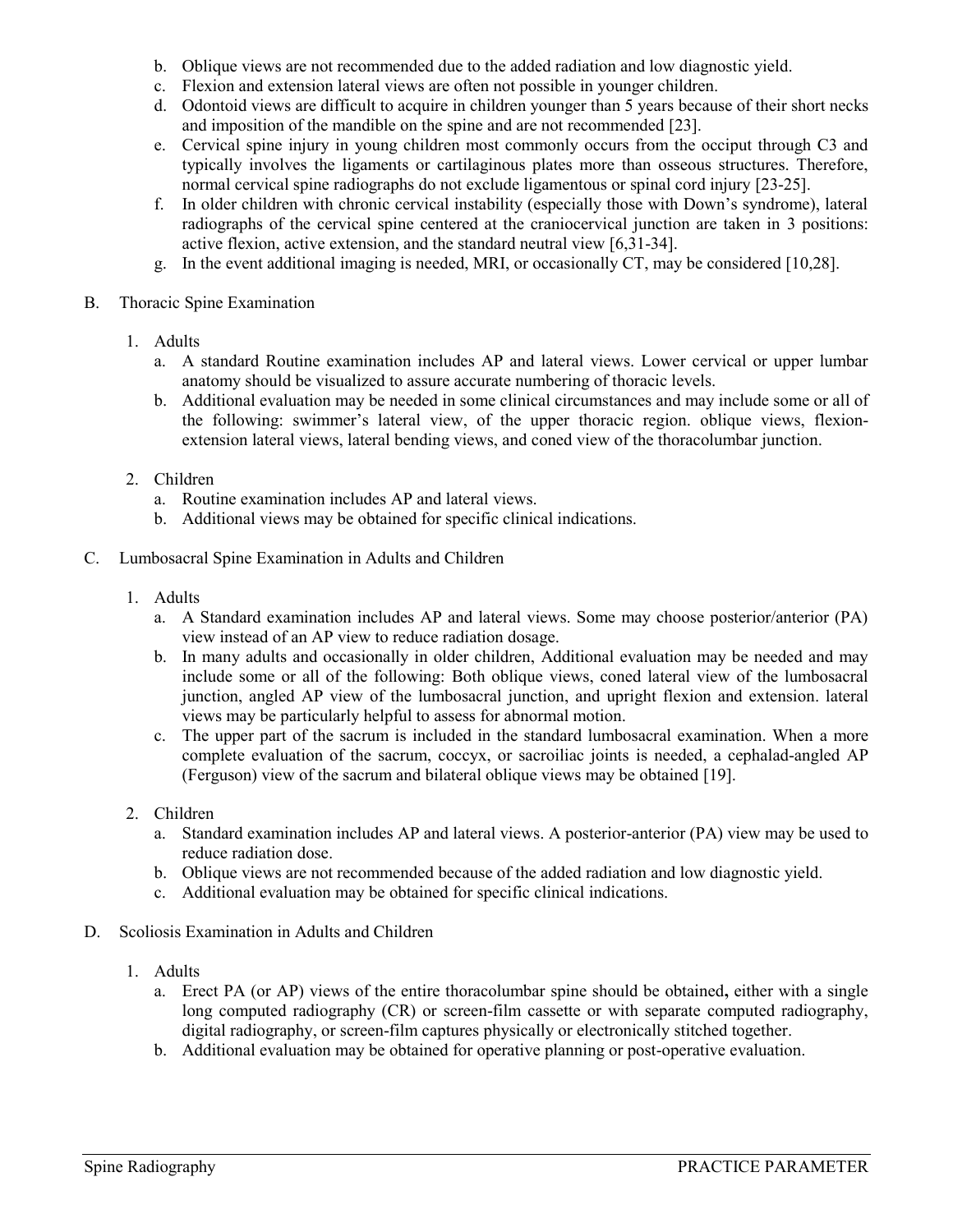2. Children

See the [ACR–SPR–SSR Practice Parameter for the Performance of Radiography for Scoliosis in](https://www.acr.org/-/media/ACR/Files/Practice-Parameters/Scoliosis.pdf)  [Children](https://www.acr.org/-/media/ACR/Files/Practice-Parameters/Scoliosis.pdf) [\[35\]](#page-8-3).

- E. Examination of Infants
	- 1. Neonates and infants are usually evaluated with ultrasound [\[36,](#page-8-4)[37\]](#page-8-5) (see the [ACR–AIUM–SPR–SRU](https://www.acr.org/-/media/ACR/Files/Practice-Parameters/US-NeonatalSpine.pdf)  [Practice Parameter for the Performance of an Ultrasound Examination](https://www.acr.org/-/media/ACR/Files/Practice-Parameters/US-NeonatalSpine.pdf) of the Neonatal and Infant Spine) [\[38\]](#page-8-6) or MRI if congenital abnormality is highly suspected clinically or based on other imaging.
	- 2. Interpretation of cervical spine radiography is difficult in infants because of epiphyseal variants, incomplete ossification of synchondroses including the apex of the odontoid, normal ligamentous laxity resulting in pseudosubluxation of C2 on C3, and the propensity of ligamentous rather than bone injury. Normal lack of ossification of the anterior arch of C1 precludes radiographic evaluation of the atlantodental spine.
- F. Limited Examinations
	- 1. For some clinical indications (eg, intraoperative or postsurgical follow-up), a limited examination of the area of clinical concern may provide sufficient information.
	- 2. The goal is to limit patient radiation exposure.

### **V. DOCUMENTATION**

Reporting should be in accordance with the **ACR Practice Parameter for Communication of Diagnostic Imaging** [Findings](https://www.acr.org/-/media/ACR/Files/Practice-Parameters/CommunicationDiag.pdf) [\[39\]](#page-8-7).

#### **VI. EQUIPMENT SPECIFICATIONS**

See the [ACR–SPR Practice Parameter for General Radiography](https://www.acr.org/-/media/ACR/Files/Practice-Parameters/RadGen.pdf) [\[3\]](#page-6-2).

#### **VII. RADIATION SAFETY IN IMAGING**

Radiologists, medical physicists, registered radiologist assistants, radiologic technologists, and all supervising physicians have a responsibility for safety in the workplace by keeping radiation exposure to staff, and to society as a whole, "as low as reasonably achievable" (ALARA) and to assure that radiation doses to individual patients are appropriate, taking into account the possible risk from radiation exposure and the diagnostic image quality necessary to achieve the clinical objective. All personnel that work with ionizing radiation must understand the key principles of occupational and public radiation protection (justification, optimization of protection and application of dose limits) and the principles of proper management of radiation dose to patients (justification, optimization and the use of dose reference levels)

#### [http://www-pub.iaea.org/MTCD/Publications/PDF/Pub1578\\_web-57265295.pdf](http://www-pub.iaea.org/MTCD/Publications/PDF/Pub1578_web-57265295.pdf)

Nationally developed guidelines, such as the ACR's [Appropriateness Criteria](http://www.acr.org/Clinical-Resources/ACR-Appropriateness-Criteria)®, should be used to help choose the most appropriate imaging procedures to prevent unwarranted radiation exposure.

Facilities should have and adhere to policies and procedures that require varying ionizing radiation examination protocols (plain radiography, fluoroscopy, interventional radiology, CT) to take into account patient body habitus (such as patient dimensions, weight, or body mass index) to optimize the relationship between minimal radiation dose and adequate image quality. Automated dose reduction technologies available on imaging equipment should be used whenever appropriate. If such technology is not available, appropriate manual techniques should be used.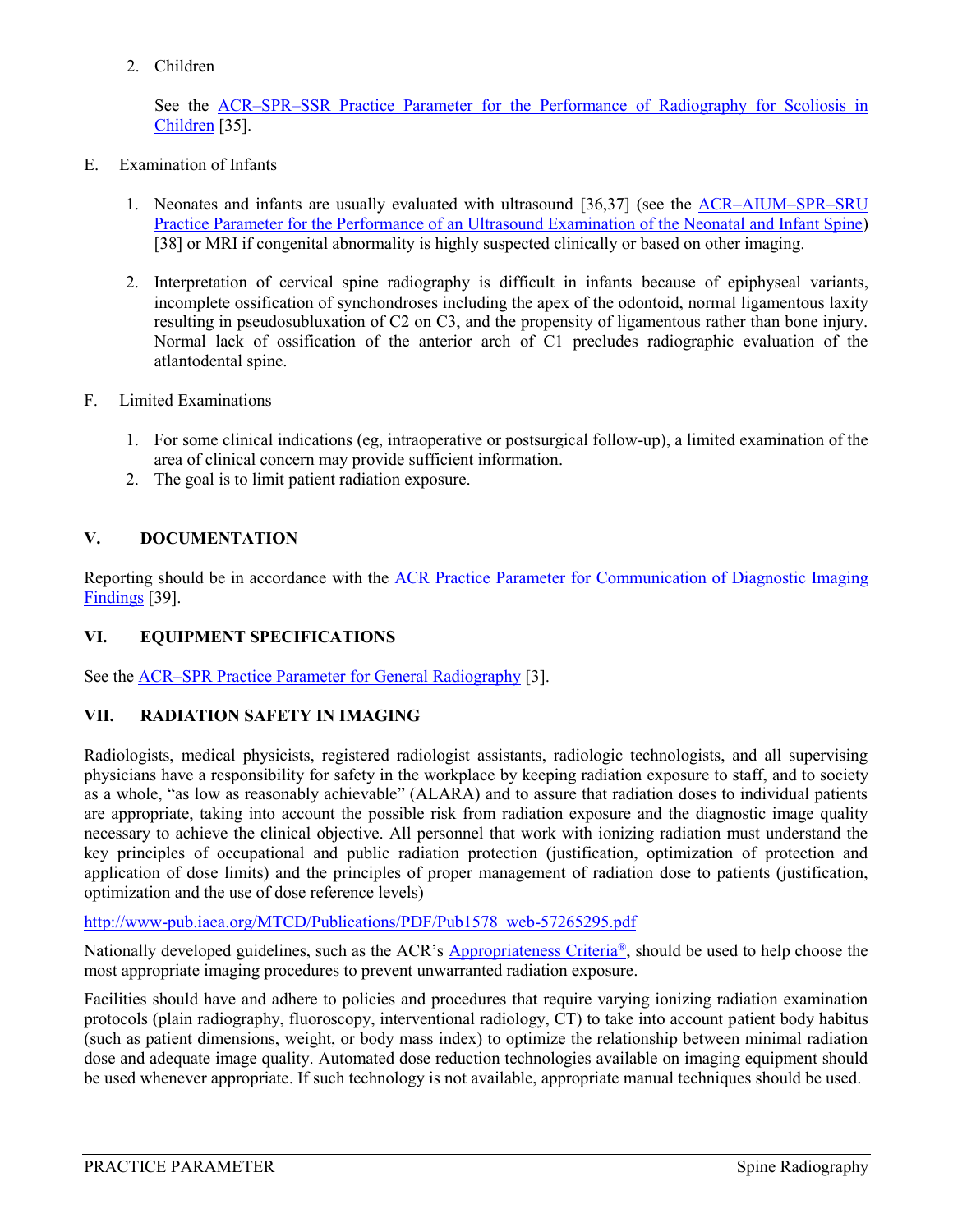Additional information regarding patient radiation safety in imaging is available at the Image Gently® for children [\(www.imagegently.org\)](http://www.imagegently.org/) and Image Wisely® for adults [\(www.imagewisely.org\)](http://www.imagewisely.org/) websites. These advocacy and awareness campaigns provide free educational materials for all stakeholders involved in imaging (patients, technologists, referring providers, medical physicists, and radiologists).

Radiation exposures or other dose indices should be measured and patient radiation dose estimated for representative examinations and types of patients by a Qualified Medical Physicist in accordance with the applicable ACR technical standards. Regular auditing of patient dose indices should be performed by comparing the facility's dose information with national benchmarks, such as the ACR Dose Index Registry, the NCRP Report No. 172, Reference Levels and Achievable Doses in Medical and Dental Imaging: Recommendations for the United States or the Conference of Radiation Control Program Director's National Evaluation of X-ray Trends. (ACR Resolution 17 adopted in 2006 – revised in 2009, 2013, Resolution 52).

## **VIII. QUALITY CONTROL AND IMPROVEMENT, SAFETY, INFECTION CONTROL, AND PATIENT EDUCATION**

Policies and procedures related to quality, patient education, infection control, and safety should be developed and implemented in accordance with the ACR Policy on Quality Control and Improvement, Safety, Infection Control, and Patient Education appearing under the heading *Position Statement on QC & Improvement, Safety, Infection Control*, *and Patient Education* on the ACR website [\(http://www.acr.org/guidelines\)](http://www.acr.org/guidelines).

Equipment performance monitoring should be in accordance with the [ACR–AAPM Technical](https://www.acr.org/-/media/ACR/Files/Practice-Parameters/RadEquip.pdf) Standard for [Diagnostic Medical Physics Performance Monitoring of Radiographic](https://www.acr.org/-/media/ACR/Files/Practice-Parameters/RadEquip.pdf) Equipment [\[40\]](#page-8-8) and the [ACR–AAPM](https://www.acr.org/-/media/ACR/Files/Practice-Parameters/FluoroConEnema.pdf)  Technical [Standard for Diagnostic Medical Physics Performance Monitoring of Fluoroscopic Equipment](https://www.acr.org/-/media/ACR/Files/Practice-Parameters/FluoroConEnema.pdf) [\[41\]](#page-8-9).

## **Radiographic Quality Control in Adults and Children**

- 1. Examinations of the spine should completely demonstrate the designated portion(s) of the spine or the levels of clinical interest in a limited examination.
- 2. Images not of diagnostic quality should be repeated.
- 3. Each image should be permanently labeled in accordance with the [ACR–SPR Practice Parameter for](https://www.acr.org/-/media/ACR/Files/Practice-Parameters/RadGen.pdf)  [General Radiography](https://www.acr.org/-/media/ACR/Files/Practice-Parameters/RadGen.pdf) [\[3\]](#page-6-2).

#### **ACKNOWLEDGEMENTS**

This practice parameter was revised according to the process described under the heading *The Process for Developing ACR Practice Parameters and Technical Standards* on the ACR website [\(http://www.acr.org/guidelines\)](http://www.acr.org/guidelines) by the Committee on Body Imaging (Musculoskeletal) of the ACR Commission on Body Imaging and the Committee on Practice Parameters – Pediatric Radiology of the ACR Commission on Pediatric Radiology in collaboration with the ASSR, the SPR and the SSR.

Collaborative Committee – members represent their societies in the initial and final revision of this practice parameter

ACR ASSR Leon Lenchik, MD, Chair Walter S. Bartynski, MD Lee K. Collins, MD Allison M. Grayev, MD Elaine S. Gould, MD, FACR Martin P. Torriani, MD

SPR SSR Nancy K. Rollins, MD

Mariaem Andres, MD Robert D. Wissman, MD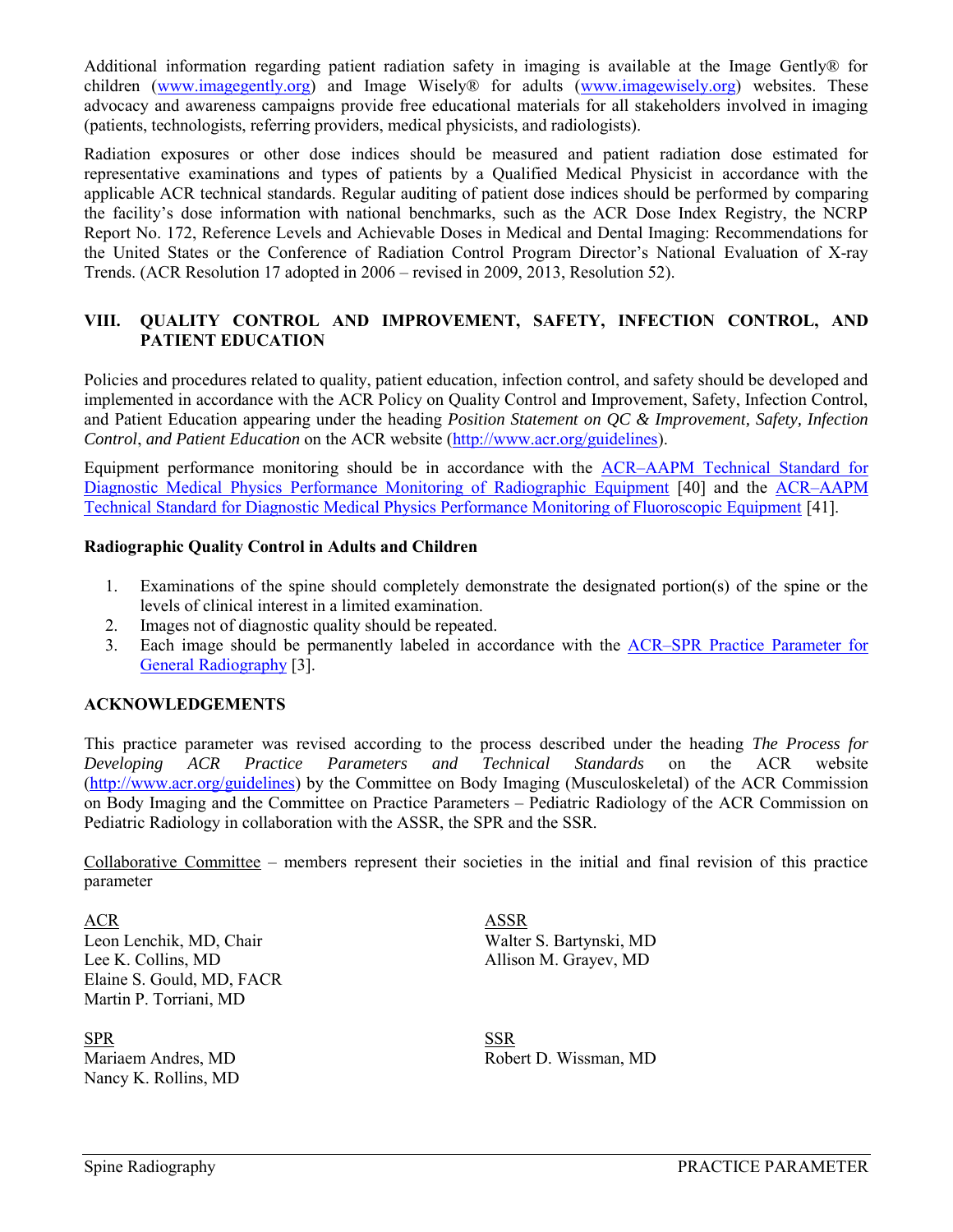Committee on Body Imaging (Musculoskeletal) (ACR Committee responsible for sponsoring the draft through the process)

William B. Morrison, MD, Chair Jonathan S. Luchs, MD, FACR Dawn M. Hastreiter, MD, PhD Kambiz Motamedi, MD Mary K. Jesse, MD Catherine C. Roberts, MD Kenneth S. Lee, MD David A. Rubin, MD, FACR Suzanne S. Long, MD Naveen Subhas, MD

Committee on Practice Parameters – Pediatric Radiology (ACR Committee responsible for sponsoring the draft through the process)

Beverley Newman, MB, BCh, BSc, FACR, Chair Sue C. Kaste, DO Lorna P. Browne, MB, BCh Tal Laor, MD Timothy J. Carmody, MD, FACR Terry L. Levin, MD Brian D. Coley, MD, FACR Marguerite T. Parisi, MD, MS<br>
Lee K. Collins, MD<br>
Sumit Pruthi, MBBS Monica S. Epelman, MD Nancy K. Rollins, MD Lynn Ansley Fordham, MD, FACR Pallavi Sagar, MD Kerri A. Highmore, MD

Sumit Pruthi, MBBS

Lincoln L. Berland, MD, FACR, Chair, Commission on Body Imaging Marta Hernanz-Schulman, MD, FACR, Chair, Commission on Pediatric Radiology Jacqueline A. Bello, MD, FACR, Chair, Commission on Quality and Safety Matthew S. Pollack, MD, FACR, Chair, Committee on Practice Parameters and Technical Standards

Comments Reconciliation Committee

Amy L. Kotsenas, MD, Chair Marta Hernanz-Schulman, MD, FACR Mariaem Andres, MD Paul A. Larson, MD, FACR Walter S. Bartynski, MD Leon Lenchik, MD Jacqueline A. Bello, MD, FACR William B. Morrison, MD Mark P. Bernstein, MD Matthew S. Pollack, MD, FACR Sammy Chu, MD Nancy K. Rollins, MD Lee K. Collins, MD David A. Rubin, MD, FACR Elaine S. Gould, MD, FACR Martin P. Torriani, MD Allison M. Grayev, MD Robert D. Wissman, MD Dawn M. Hastreiter, MD, PhD

Greg N. Nicola, MD, Co-Chair William T. Herrington, MD, FACR Beverley Newman, MB, BCh, BSc, FACR Kate A. Feinstein, MD, FACR Timothy L. Swan, MD, FACR, FSIR

#### **REFERENCES**

- <span id="page-6-0"></span>1. Almen AJ, Mattsson S. Dose distribution at radiographic examination of the spine in pediatric radiology. *Spine.* 1996;21(6):750-756.
- <span id="page-6-1"></span>2. Gialousis GI, Yakoumakis EN, Papadopoulou DI, et al. Differences in effective dose and energy imparted estimation from PA-AP, RLAT-LLAT projections in pediatric full spine x-ray examination using the Monte Carlo technique. *Physics in medicine and biology.* 2006;51(2):287-297.
- <span id="page-6-2"></span>3. American College of Radiology. ACR–SPR practice parameter for general radiography. 2014; Available at: [https://www.acr.org/-/media/ACR/Files/Practice-Parameters/RadGen.pdf.](https://www.acr.org/-/media/ACR/Files/Practice-Parameters/RadGen.pdf) Accessed November 9, 2015.
- <span id="page-6-3"></span>4. Radiographic assessment of the cervical spine in asymptomatic trauma patients. *Neurosurgery.* 2002;50(3 Suppl):S30-35.
- 5. Berry GE, Adams S, Harris MB, et al. Are plain radiographs of the spine necessary during evaluation after blunt trauma? Accuracy of screening torso computed tomography in thoracic/lumbar spine fracture diagnosis. *The Journal of trauma.* 2005;59(6):1410-1413; discussion 1413.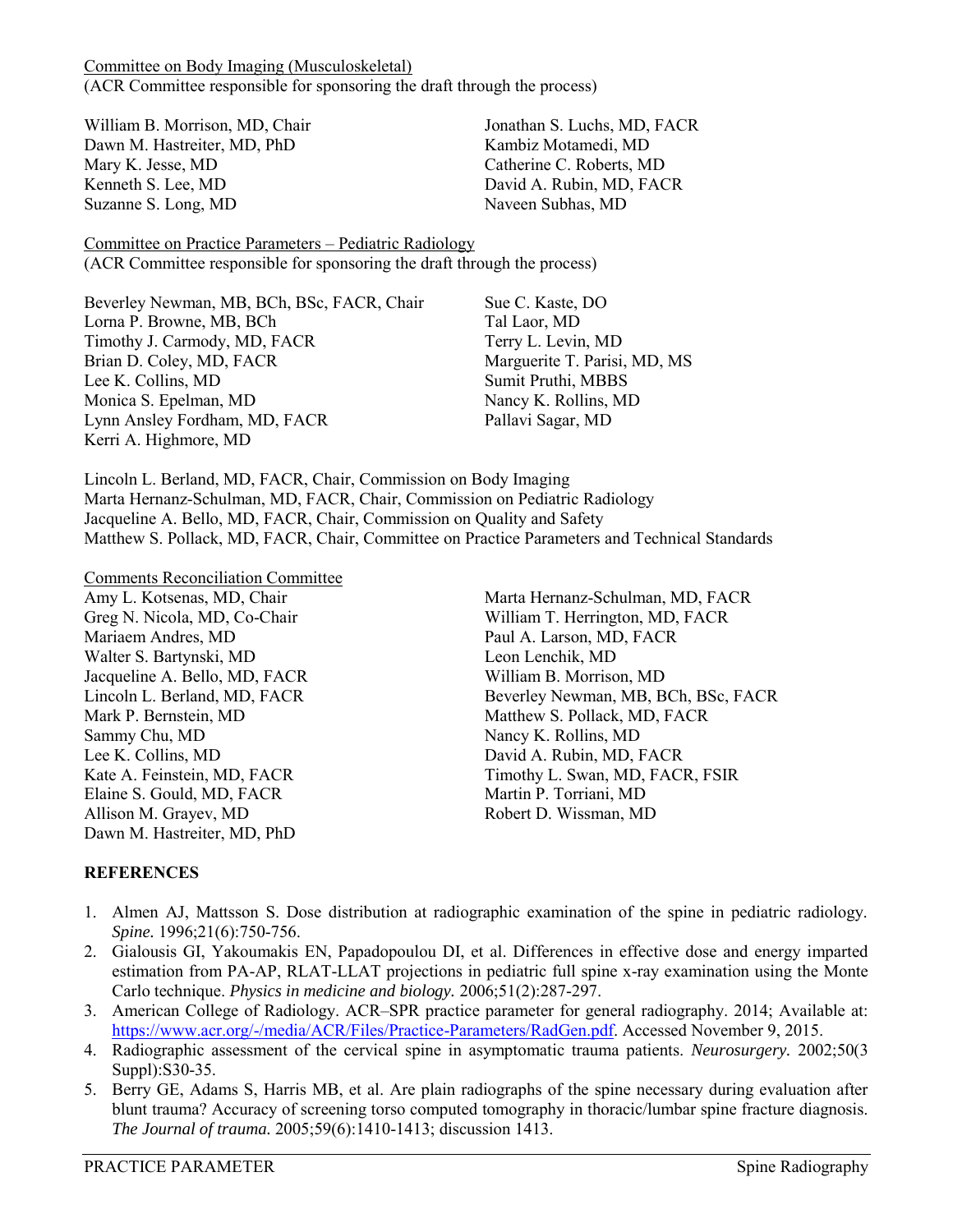- <span id="page-7-3"></span>6. Brockmeyer D. Down syndrome and craniovertebral instability. Topic review and treatment recommendations. *Pediatric neurosurgery.* 1999;31(2):71-77.
- 7. Freemyer B, Knopp R, Piche J, Wales L, Williams J. Comparison of five-view and three-view cervical spine series in the evaluation of patients with cervical trauma. *Annals of emergency medicine.* 1989;18(8):818-821.
- 8. Gale SC, Gracias VH, Reilly PM, Schwab CW. The inefficiency of plain radiography to evaluate the cervical spine after blunt trauma. *The Journal of trauma.* 2005;59(5):1121-1125.
- 9. Griffen MM, Frykberg ER, Kerwin AJ, et al. Radiographic clearance of blunt cervical spine injury: plain radiograph or computed tomography scan? *The Journal of trauma.* 2003;55(2):222-226; discussion 226-227.
- <span id="page-7-7"></span>10. Holmes JF, Akkinepalli R. Computed tomography versus plain radiography to screen for cervical spine injury: a meta-analysis. *The Journal of trauma.* 2005;58(5):902-905.
- 11. Insko EK, Gracias VH, Gupta R, Goettler CE, Gaieski DF, Dalinka MK. Utility of flexion and extension radiographs of the cervical spine in the acute evaluation of blunt trauma. *The Journal of trauma.*  2002;53(3):426-429.
- 12. McNamara RM, Heine E, Esposito B. Cervical spine injury and radiography in alert, high-risk patients. *The Journal of emergency medicine.* 1990;8(2):177-182.
- 13. Mirvis SE, Diaconis JN, Chirico PA, Reiner BI, Joslyn JN, Militello P. Protocol-driven radiologic evaluation of suspected cervical spine injury: efficacy study. *Radiology.* 1989;170(3 Pt 1):831-834.
- 14. Mower WR, Hoffman JR, Pollack CV, Jr., Zucker MI, Browne BJ, Wolfson AB. Use of plain radiography to screen for cervical spine injuries. *Annals of emergency medicine.* 2001;38(1):1-7.
- 15. Offerman SR, Holmes JF, Katzberg RX, Richards JR. Utility of supine oblique radiographs in detecting cervical spine injury. *The Journal of emergency medicine.* 2006;30(2):189-195.
- 16. Pollack CV, Jr., Hendey GW, Martin DR, Hoffman JR, Mower WR. Use of flexion-extension radiographs of the cervical spine in blunt trauma. *Annals of emergency medicine.* 2001;38(1):8-11.
- <span id="page-7-4"></span>17. Ralston ME, Chung K, Barnes PD, Emans JB, Schutzman SA. Role of flexion-extension radiographs in blunt pediatric cervical spine injury. *Academic emergency medicine : official journal of the Society for Academic Emergency Medicine.* 2001;8(3):237-245.
- <span id="page-7-5"></span>18. Ralston ME, Ecklund K, Emans JB, Torrey SB, Bailey MC, Schutzman SA. Role of oblique radiographs in blunt pediatric cervical spine injury. *Pediatric emergency care.* 2003;19(2):68-72.
- <span id="page-7-9"></span>19. Reinus WR, Strome G, Zwemer FL, Jr. Use of lumbosacral spine radiographs in a level II emergency department. *AJR. American journal of roentgenology.* 1998;170(2):443-447.
- <span id="page-7-1"></span>20. Ross SE, O'Malley KF, DeLong WG, Born CT, Schwab CW. Clinical predictors of unstable cervical spinal injury in multiply injured patients. *Injury.* 1992;23(5):317-319.
- 21. Michaleff ZA, Maher CG, Verhagen AP, Rebbeck T, Lin CW. Accuracy of the Canadian C-spine rule and NEXUS to screen for clinically important cervical spine injury in patients following blunt trauma: a systematic review. *CMAJ : Canadian Medical Association journal = journal de l'Association medicale canadienne.* 2012;184(16):E867-876.
- 22. Schousboe JT, Rosen HR, Vokes TJ, et al. Prediction models of prevalent radiographic vertebral fractures among older women. *Journal of clinical densitometry : the official journal of the International Society for Clinical Densitometry.* 2014;17(3):378-385.
- <span id="page-7-6"></span>23. Swischuk LE, John SD, Hendrick EP. Is the open-mouth odontoid view necessary in children under 5 years? *Pediatric radiology.* 2000;30(3):186-189.
- 24. Platzer P, Jaindl M, Thalhammer G, et al. Cervical spine injuries in pediatric patients. *The Journal of trauma.*  2007;62(2):389-396; discussion 394-386.
- 25. Smart PJ, Hardy PJ, Buckley DM, et al. Cervical spine injuries to children under 11: should we use radiography more selectively in their initial assessment? *Emergency medicine journal : EMJ.* 2003;20(3):225- 227.
- <span id="page-7-0"></span>26. American College of Radiology. ACR–SPR practice parameter for imaging pregnant or potentially pregnant adolescents and women with ionizing radiation. 2014; Available at: [https://www.acr.org/-](https://www.acr.org/-/media/ACR/Files/Practice-Parameters/Pregnant-Pts.pdf) [/media/ACR/Files/Practice-Parameters/Pregnant-Pts.pdf.](https://www.acr.org/-/media/ACR/Files/Practice-Parameters/Pregnant-Pts.pdf) Accessed November 9, 2015.
- <span id="page-7-2"></span>27. Dreizin D, Letzing M, Sliker CW, et al. Multidetector CT of blunt cervical spine trauma in adults. *Radiographics : a review publication of the Radiological Society of North America, Inc.* 2014;34(7):1842-1865.
- <span id="page-7-8"></span>28. McCulloch PT, France J, Jones DL, et al. Helical computed tomography alone compared with plain radiographs with adjunct computed tomography to evaluate the cervical spine after high-energy trauma. *The Journal of bone and joint surgery. American volume.* 2005;87(11):2388-2394.